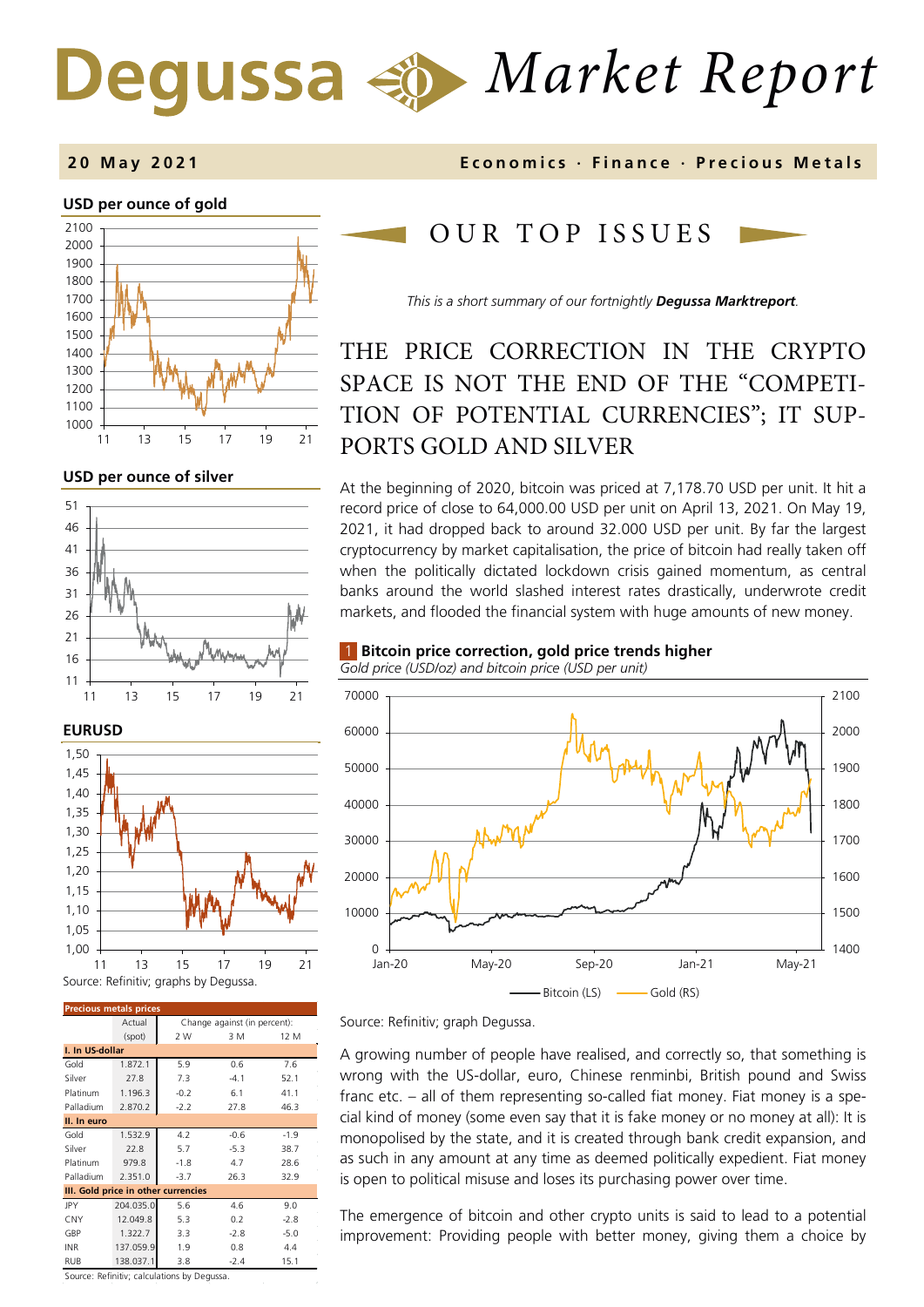**Precious metal prices in the last six years (USD/oz)** 



dissolving the states' money production monopoly. And there are indeed good reasons for such an expectation: Money is, in fact, a result of free market action, the result of people cooperating voluntarily. It certainly does not take a central bank to create money. The "natural origin" of any money are unfettered actions by free people.

Of course, states around the world want to shield and protect their fiat monies against any competition. To do so, they levy VAT and capital gains taxes on all media that people might consider means of payments – thereby making them less competitive when compared to the use of fiat money in day-to-day transactions. Or the states take even harsher measures: For instance, the Chinese Communist Party has recently banned financial institutions and payment companies from providing services related to crypto unit transactions and trading.

The most recent price drop of crypto units does certainly not mark the end of the search for better, for sound money. In fact, the search for better and sound money has just begun because the problems with fiat monies can be expected to become even greater in what lies ahead – price inflation, income and wealth inequality, loss of individual freedom, etc.

The latest price correction in crypto units – which in part seems to reflect a correction of an overly optimistic assessment of their impending "monetary triumph" – does not herald the end of the "competition of potential currencies" driven by crypto units. However, it will most likely redirect investor attention to precious metals, in particular gold and silver. As history shows, the latter two have always been appreciated for their "monetary quality", and even in a digital world, gold and silver do not lose their attractiveness as a store of value and (digitized) means of payment.

That said, from our point of view, the price correction in the crypto space does not herald the end of the "competition of potential currencies". It is very likely that people will increasingly question the qualities of fiat money and lose confidence in using this type of money as a store of wealth. Over the medium- to long-term, fiat monies are most likely to depreciate heavily against "potential money candidates" such as crypto units and time-tested precious metals such as gold and silver.

Source: Refinitiv; graphs by Degussa.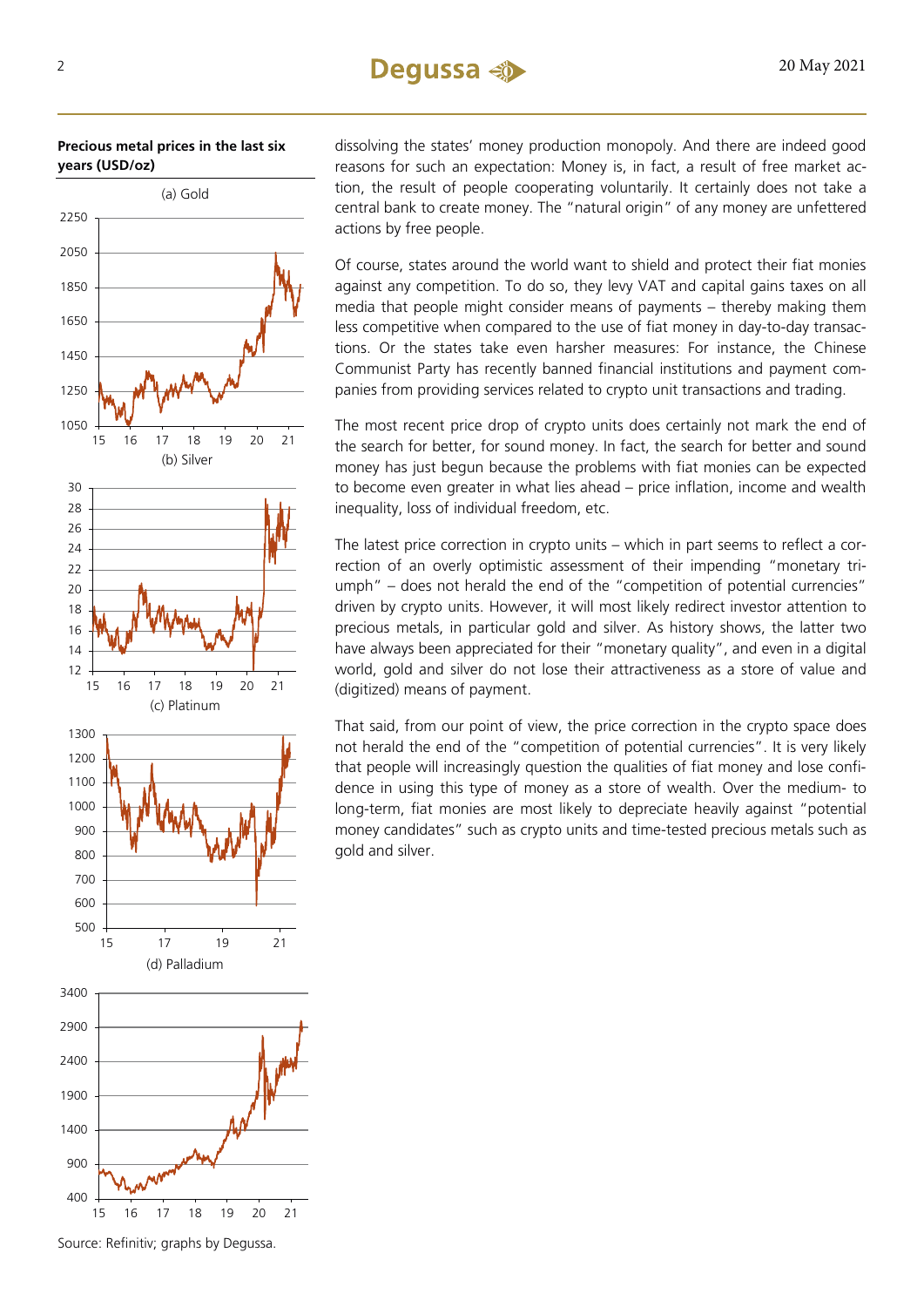## PRECIOUS METALS PRICES

**In US-Dollar per ounce**

|                             |              | Gold       | <b>Silver</b> |            | Platinum     |            | Palladium     |                        |
|-----------------------------|--------------|------------|---------------|------------|--------------|------------|---------------|------------------------|
| I. Actual                   | 1867.0       |            | 27.7          |            | 1190.0       |            | 2865.2        |                        |
| II. Gliding averages        |              |            |               |            |              |            |               |                        |
| 10 days                     | 1832.1       |            | 27.4          |            | 1230.8       |            | 2909.1        |                        |
| 20 days                     | 1805.8       |            | 26.8          |            | 1227.3       |            | 2918.2        |                        |
| 50 days                     | 1763.5       |            | 26.0          |            | 1206.9       |            | 2733.0        |                        |
| 100 days                    | 1793.6       |            | 26.2          |            | 1176.7       |            | 2545.6        |                        |
| 200 days                    | 1845.1       |            | 25.7          |            | 1053.1       |            | 2429.2        |                        |
| III. Estimates for end 2021 | 2448         |            | 47            |            | 1272         |            | 2710          |                        |
| (1)                         |              | 31         |               | 70         |              | 7          |               | $-5$                   |
| <b>Band width</b>           | Low          | High       | Low           | High       | Low          | High       | Low           | High                   |
| (1)                         | 1750<br>$-6$ | 2684<br>44 | 23.0<br>$-17$ | 55.1<br>99 | 950<br>$-20$ | 1472<br>24 | 2280<br>$-20$ | 2910<br>$\overline{2}$ |
| V. Annual averages          |              |            |               |            |              |            |               |                        |
| 2017                        | 1253         |            | 17.1          |            | 947          |            | 857           |                        |
| 2018                        | 1268         |            | 15.8          |            | 880          |            | 1019          |                        |
| 2019                        | 1382         |            | 16.1          |            | 862          |            | 1511          |                        |

### **In Euro per ounce**

|                                            | Gold                                      | <b>Silver</b>                               | <b>Platinum</b>                           | Palladium                                 |  |
|--------------------------------------------|-------------------------------------------|---------------------------------------------|-------------------------------------------|-------------------------------------------|--|
| 1529.0<br>I. Actual                        |                                           | 22.7                                        | 974.6                                     | 2346.6                                    |  |
| II. Gliding averages                       |                                           |                                             |                                           |                                           |  |
| 10 days                                    | 1511.9                                    | 22.6                                        | 1015.7                                    | 2400.8                                    |  |
| 20 days                                    | 1493.6                                    | 22.2                                        | 1015.2                                    | 2413.9                                    |  |
| 50 days                                    | 1473.7                                    | 21.7                                        | 1008.7                                    | 2283.3                                    |  |
| 100 days                                   | 1489.2                                    | 21.8                                        | 977.5                                     | 2114.7                                    |  |
| 200 days                                   | 1543.2                                    | 21.4                                        | 879.7                                     | 2030.9                                    |  |
| III. Estimates for end 2021<br>(1)         | 2044<br>34                                |                                             | 1062<br>9                                 | 2263<br>$-4$                              |  |
| <b>Band width</b><br>(1)                   | High<br>Low<br>1470<br>2260<br>48<br>$-4$ | Low<br>High<br>19.0<br>46.6<br>$-16$<br>105 | High<br>Low<br>800<br>1240<br>$-18$<br>27 | High<br>Low<br>2450<br>1920<br>$-18$<br>4 |  |
| V. Annual averages<br>2017<br>2018<br>2019 | 1116<br>1072<br>1235                      | 15<br>13<br>14                              | 844<br>743<br>770                         | 760<br>863<br>1350                        |  |

Source: Refinitiv; calculations and estimates Degussa. Numbers are rounded.

 $(1)$  On the basis of actual prices.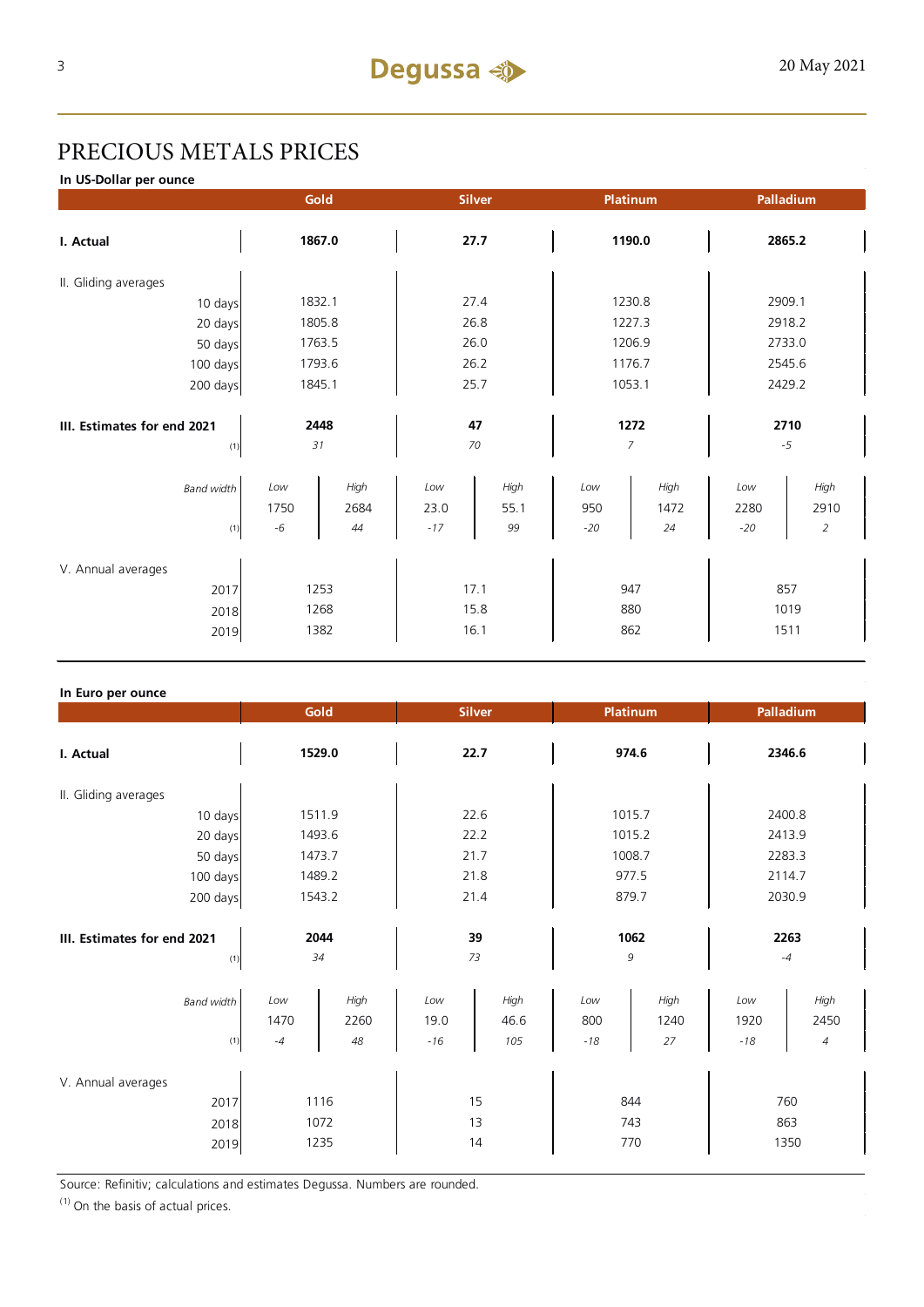### BITCOIN, PERFORMANCE OF VARIOUS ASSET CLASSES

### **Bitcoin in US dollars**



Source: Refinitiv; graph by Degussa.

### **Performance of stocks, commodities, FX and bonds**

(a) In national currencies (b) In euro





| $-20 - 10$ |        | 0 |                  |                   | 10 20 |      | 30<br>40 |
|------------|--------|---|------------------|-------------------|-------|------|----------|
|            |        |   |                  |                   | 9,9   |      |          |
|            |        |   | 3,2              |                   |       |      |          |
|            |        |   |                  | 8,7               |       |      |          |
|            |        |   |                  |                   | 10,9  |      |          |
|            |        |   |                  |                   | 10,2  |      |          |
|            |        |   | 1,3              |                   |       |      |          |
|            |        |   | $\overline{0,0}$ |                   |       |      |          |
|            |        |   |                  | 6,8               |       |      |          |
|            |        |   | 1,3              |                   |       |      |          |
|            |        |   |                  |                   | 11,0  |      |          |
|            |        |   |                  |                   |       | 21,0 |          |
|            | $-1,7$ |   |                  |                   |       |      |          |
|            |        |   |                  | 5,1               |       |      |          |
|            |        |   |                  |                   |       |      | 28,7     |
|            | 0,0    |   |                  |                   |       |      |          |
|            |        |   |                  | 5,7               |       |      |          |
|            | $-3,5$ |   |                  |                   |       |      |          |
|            |        |   | $\overline{2,0}$ |                   |       |      |          |
|            | $-5,1$ |   |                  |                   |       |      |          |
|            |        |   |                  |                   |       |      |          |
|            |        |   |                  | $\frac{3,5}{5,7}$ |       |      |          |
|            | $-3,0$ |   |                  |                   |       |      |          |
|            |        |   | 0,1              |                   |       |      |          |
|            | $-2,2$ |   |                  |                   |       |      |          |
|            | $-0,5$ |   |                  |                   |       |      |          |
|            |        |   | 0,4              |                   |       |      |          |
|            |        |   | $\overline{3,2}$ |                   |       |      |          |
|            | $-5,9$ |   |                  |                   |       |      |          |
|            | $-5,7$ |   |                  |                   |       |      |          |

Source: Refinitiv; calculations by Degussa.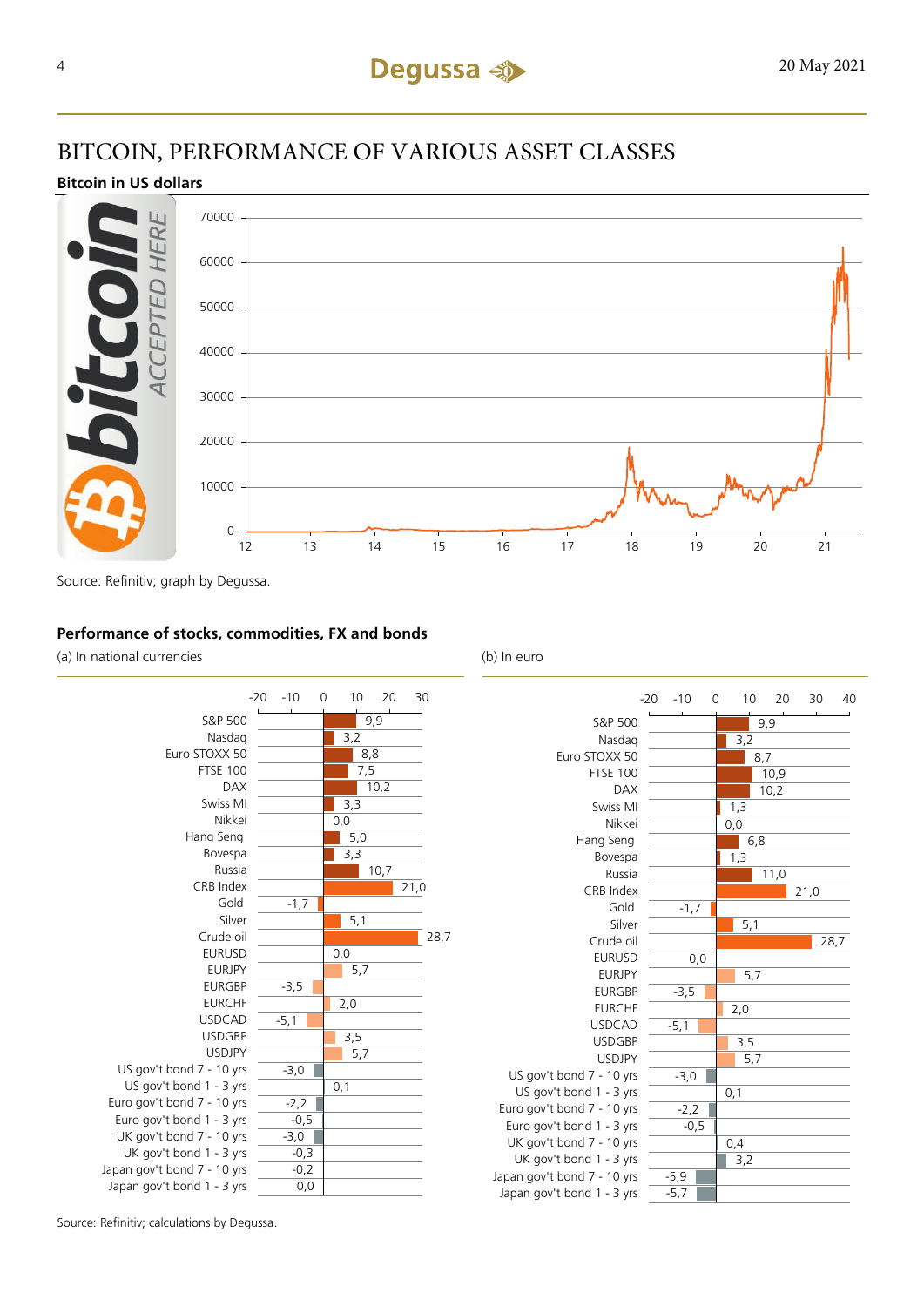### **Articles in earlier issues of the** *Degussa Market Report*

| <u>Issue</u>                                                                               | Content                                                              |  |  |  |
|--------------------------------------------------------------------------------------------|----------------------------------------------------------------------|--|--|--|
| 20 May 2021                                                                                | The Price Correction In The Crypto Space Is Not The End              |  |  |  |
| 6 May 2021                                                                                 | The Dark Side of the Yield Curve Control Policy                      |  |  |  |
| 22 April 2021                                                                              | Bitcoin and the Golden Opportunity                                   |  |  |  |
| 8 April 2021                                                                               | On Precious Metal 2021 Price Forecasts                               |  |  |  |
| 25 March 2021                                                                              | Money Matters For Gold And Silver Prices                             |  |  |  |
| 11 March 2021                                                                              | Interest Rates are to the Price of Gold What Gravity is to the Apple |  |  |  |
| 25 February 2021                                                                           | The Dangers Of Digital Central Bank Money                            |  |  |  |
| 11 February 2021                                                                           | Gold Is Not In Bubble Territory                                      |  |  |  |
| 28 January 2021                                                                            | It Is High Time To Buy Gold And Silver                               |  |  |  |
| 14 January 2021                                                                            | The Great Gold And Silver Bull Market Is On                          |  |  |  |
| 17 December 2020                                                                           | Gold Against US-Dollar Risk. A Value Proposition                     |  |  |  |
| 3 December 2020                                                                            | Keep Your Cool - And Physical Gold And Silver                        |  |  |  |
| 19 November 2020                                                                           | It is Going to be Wild. Hold on to Physical Gold                     |  |  |  |
| 5 November 2020                                                                            | For In Fire Gold Is Tested                                           |  |  |  |
| 22 October 2020                                                                            | The Policy of Inflating Everything, Not Only The Price Of Gold       |  |  |  |
| 8 October 2020                                                                             | President Trump Is Good For Gold, Or Isn't He?                       |  |  |  |
| 24 September 2020                                                                          | Get Physical With Gold                                               |  |  |  |
| 10 September 2020                                                                          | The Inflation Threat And The Case For Gold                           |  |  |  |
| 27 August 2020                                                                             | We Need Sound Money To Regain and Defend Our Liberties               |  |  |  |
| 13 August 2020                                                                             | Gold And Silver Prices Are Set To Trend Even Higher                  |  |  |  |
| 30 July 2020                                                                               | The Big Short In Official Currencies                                 |  |  |  |
| 16 July 2020                                                                               | "World Gold Price" Hits A New Record                                 |  |  |  |
| 2 July 2020                                                                                | Some Things You Need To Know About Money                             |  |  |  |
| 4 June 2020                                                                                | Gold in Times of Economic Crisis and Social Revolution               |  |  |  |
| 20 May 2020                                                                                | First the Money Supply Shock, Then the Inflation Shock               |  |  |  |
| 7 May 2020                                                                                 | Be Aware of What Inflation Really Is                                 |  |  |  |
| 23 April 2020                                                                              | The Undesirable Effects of the Corona-Virus Relief Package           |  |  |  |
| 9 April 2020                                                                               | The Boom And Bust Theory That Does Not Crash                         |  |  |  |
| 26 March 2020                                                                              | With Mega Bail Outs, Governments Are The Big Winners                 |  |  |  |
| 12 March 2020                                                                              | The Truth About Money - Past, Present, Future                        |  |  |  |
| 27 February 2020                                                                           | Inflation Policy And Its Supporters                                  |  |  |  |
| 13 February 2020                                                                           | Gold-ETFs Versus Physical Gold: Difference Matters                   |  |  |  |
| 30 January 2020                                                                            | Do Not Think The Era Of Boom And Bust Has Ended                      |  |  |  |
| 23 January 2020                                                                            | Bull Markets, No Bubble Markets: Gold And Silver In 2020             |  |  |  |
| 19 December 2019                                                                           | The Inflation Sham                                                   |  |  |  |
| 5 December 2019                                                                            | Why the Feared Crash Keeps Us Waiting                                |  |  |  |
| 21 November 2019                                                                           | Asset Price Inflation and the Price of Gold                          |  |  |  |
| 7 November 2019                                                                            | ETFs Drive Gold Demand                                               |  |  |  |
| 24 October 2019                                                                            | The Inflationary Supply Of Unbacked US Dollars And The Price Of Gold |  |  |  |
| The Degussa Marktreport (German) and the Degussa Market Report (English) are available at: |                                                                      |  |  |  |

The Degussa Marktreport (German) and the Degussa Market Report (English) are available at: **www.degussa-goldhandel.de/marktreport**